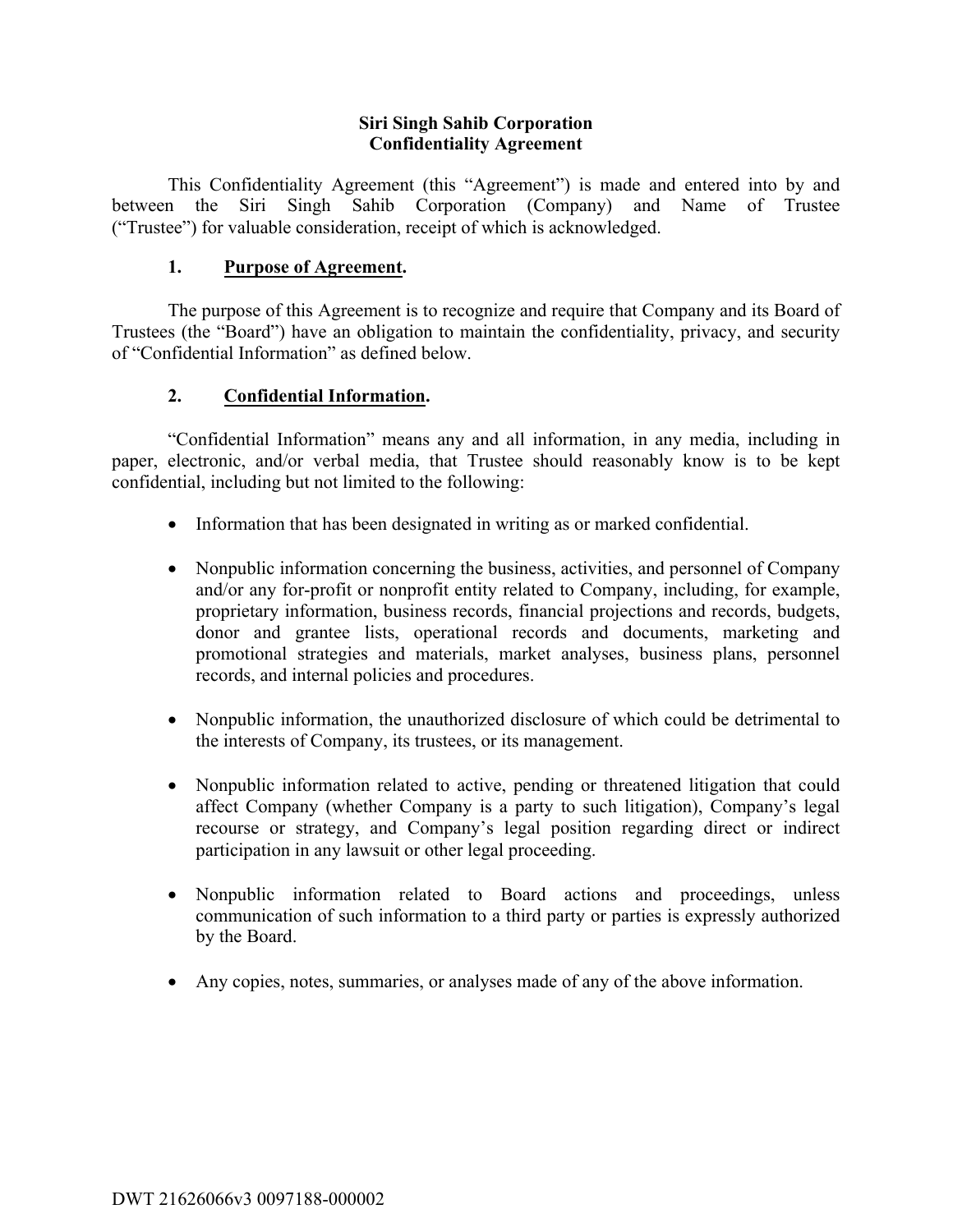## **3. Obligations:**

Trustee hereby agrees to safeguard all Confidential Information and use and disclose all Confidential Information only as provided in this Agreement. With respect to any Confidential Information, Trustee shall:

- Keep all Confidential Information private and secure and hold Confidential Information in the strictest confidence.
- Not access, use, or disclose any Confidential Information except as specifically permitted by Company as consistent with Trustee's duties and responsibilities as a trustee or officer of Company.
- Prevent unauthorized access, use, or disclosure of Confidential Information.
- Access only that Confidential Information necessary for Trustee to perform his or her duties and responsibilities as a trustee or officer and, upon termination of his or her trusteeship to promptly return or destroy all Confidential Information in Trustee's possession, as directed by the Secretary or the Board.
- Limit disclosure of Confidential Information to only those persons with a legitimate need to know in the performance of their duties and responsibilities as a trustee or officer.
- Not look at, talk about, make copies of, change, destroy, or make available to third parties any Confidential Information unless it is specifically part of Trustee's duties and responsibilities as a Trustee.
- Not discuss Confidential Information in public places, such as elevators and open work areas, or outside so that it might be overheard by unauthorized individuals.
- Not leave Confidential Information in an unsecured place.
- Not use or disclose Confidential Information for Trustee's or any other private individual's personal gain.
- Maintain the accuracy and integrity of Confidential Information.
- Not access, use, or disclose Confidential Information in any way that may harm Company, or any donor, recipient, financial contributor, or other person or entity affiliated or associated with Company.

The foregoing obligations and restrictions do not apply to that part of the Confidential Information that was or becomes generally available to the public other than as a result of a disclosure in violation of this Agreement.

### **4. Notification.**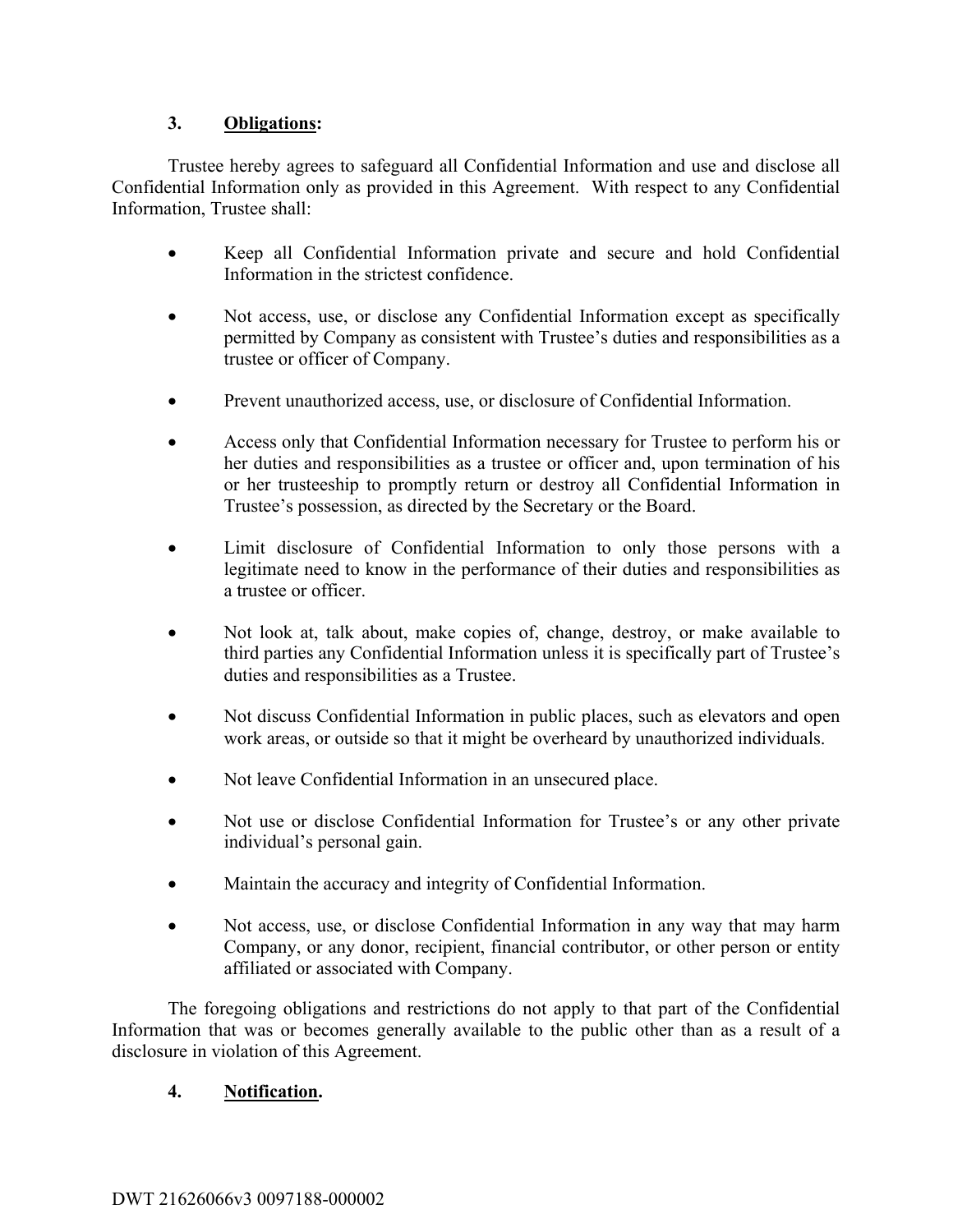Trustee shall immediately notify Company of any attempted or successful inappropriate or unauthorized access, use, disclosure, receipt, modification, or destruction of Confidential Information of which Trustee becomes aware.

Trustee shall also immediately notify Company if Trustee is requested or becomes legally compelled to disclose Confidential Information by any court or government or regulatory body and shall cooperate with Company to the extent it may seek a protective order or other appropriate remedy. Company shall permit Trustee to furnish that portion (and only that portion) of any Confidential Information that Trustee is legally compelled or otherwise required to disclose; provided, however, that Trustee shall use reasonable efforts and cooperate in any efforts of Company to obtain assurances that the compelled Confidential Information will not be further disclosed.

### **5. Questions.**

Trustee shall consult Company's President or other appropriate Company representative with any questions about this Agreement or Trustee's responsibilities and obligations with respect to this Agreement and/or Confidential Information.

## **6. Breach.**

Trustee hereby acknowledges and agrees that if Trustee violates this Agreement he or she may be subject to: disciplinary action up to and including removal from the Board of Trustees; termination of any other relationship with Company; prosecution for criminal violations; and/or legal action for monetary damages, injunction, and/or any other legal remedy available to Company.

Trustee agrees that because any such breach would cause Company irreparable harm, in the event of any breach or threatened breach of this Agreement, Company will be entitled, without the requirement of posting a bond or other security, to equitable relief, including injunctive relief and specific performance.

This provision in no way restricts or limits Company from pursuing any other legal remedy available at law or equity to Company for any breach of this Agreement.

### **7. Continuing Obligation.**

Trustee's obligations under this Agreement will continue in perpetuity notwithstanding any termination of his or her relationship with Company for any reason.

# **8. Miscellaneous.**

This Agreement constitutes the entire Agreement between the parties with respect to the subject matter and merges all prior and contemporaneous communications. It shall not be modified except by a written agreement dated subsequent to the date of this Agreement and signed by both parties.